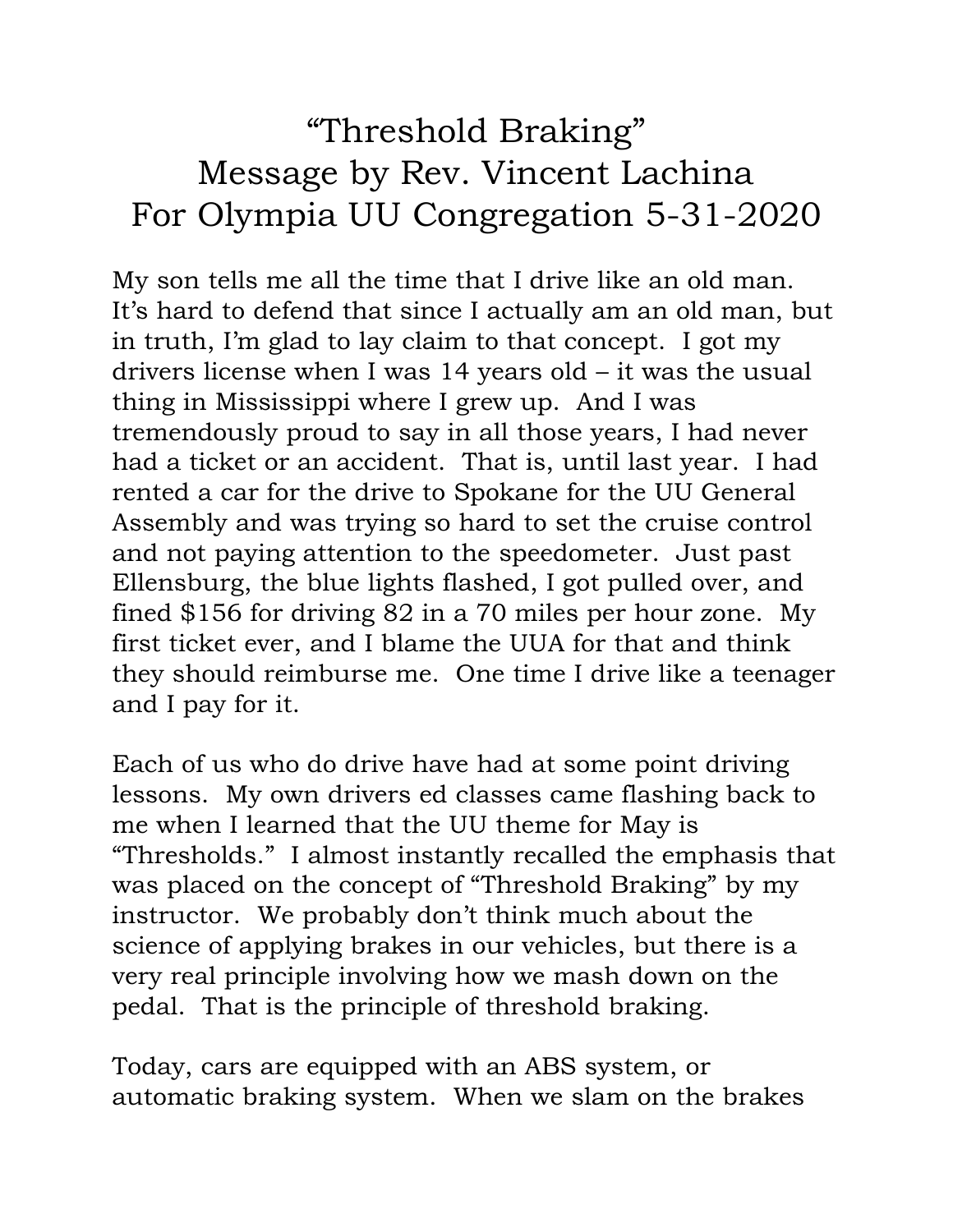for any sudden need, the wheels of our cars will automatically lock bringing the car to a screeching stop. That is surely one example of threshold braking. It doesn't always mean that you will come to an uneventful stop, nor that you might not slam into the rear end of the car ahead of you. Driving the I-5 interstate every day for my daily commute to my office (when I did work onsite), I saw at least one rear-ending every day, usually caused by tailgating. There were few days that were the exception.

But I also witness cautious drivers who apply their brakes slowly and with purpose as they approach a traffic light or round-about. This art of slowing down by applying brake force at an optimal level is also an example of threshold braking. So, what does this have to do with our lives outside of a vehicle? How does the concept of threshold braking apply to each of us?

First, we need to define the word "threshold." Do you remember the old days before the internet, Google or Wikipedia when we actually held a dictionary in our hands and looked up words? Today if you asked most young people, they would have no clue what Merriam Webster is. It still exists – online, of course. And here is what the definitions for "threshold" are:

- $\checkmark$  The plank, stone or piece of timber that lies under a door or sill
- $\checkmark$  Boundary, like the end of a runway
- $\checkmark$  A level, point, or value above which something is true or will take place and below which it is not or will not And
- $\checkmark$  A point or place of beginning or entering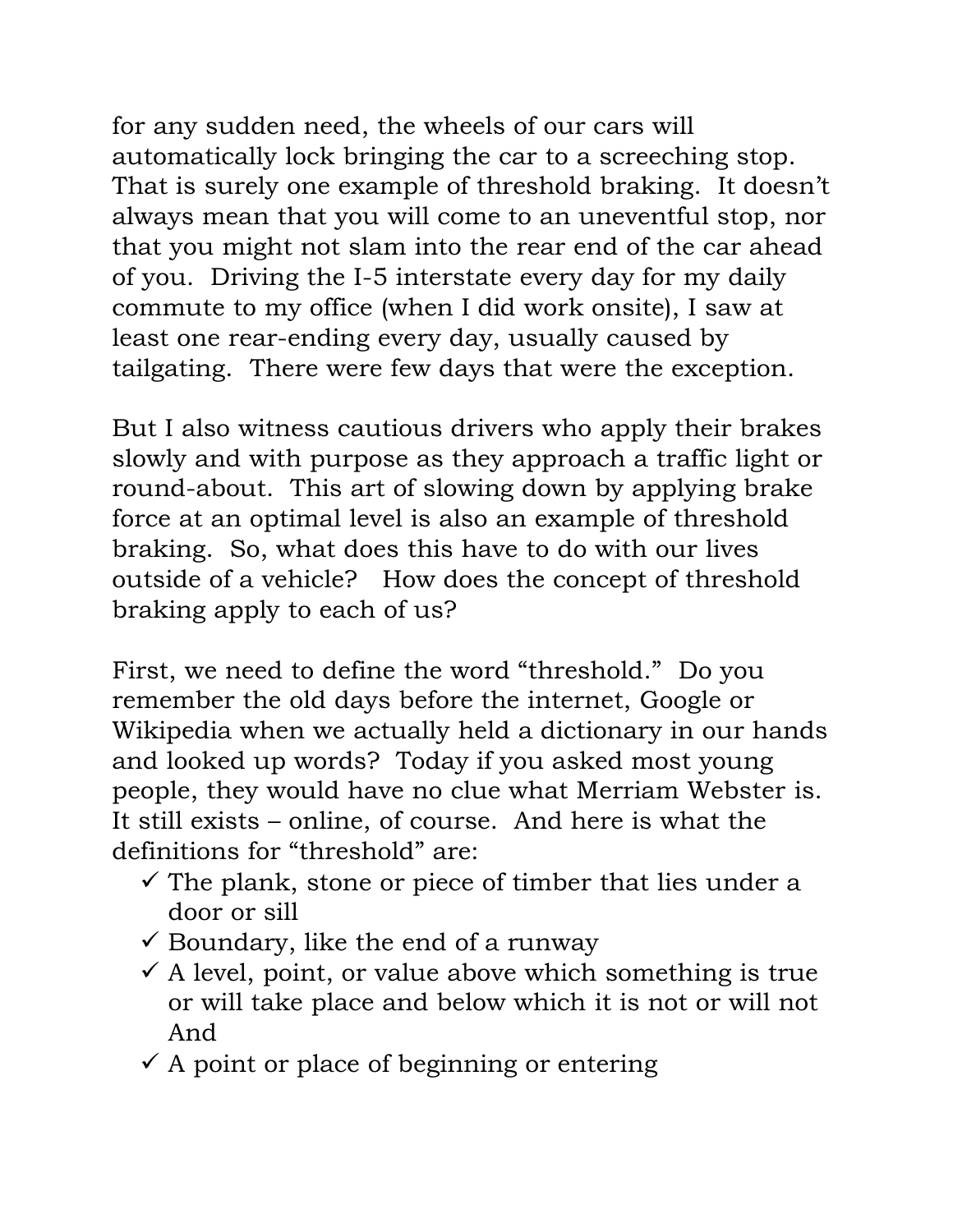For our focus today, let's zero in on the last option  $-$  a point or place of beginning or entering.

Our lives are full of beginnings. From birth we begin a constant routine of facing new beginnings and challenges. When an infant begins to walk – and get into far too many things a child shouldn't. When we start our education – the first day in kindergarten or school. When we enter puberty and begin the process of moving from child to adolescent. When we graduate from high school and must decide what we will do as a young adult. When we think we have found true love which often leads to marriage. When we begin a career. When we establish friendships. When we join a church and become a part of a faith community. I could go on and on, but I think you get the picture. Life is about beginnings and entering.

It's how we approach each of these life events that connects us to the concept of threshold braking. It merits the question, do we come to a threshold, put the pedal to the metal and fly into the experience without ever finding a foot on the brakes? Do we come to the threshold, experience fear or anxiety and then slam on the brakes and hope our human ABS works. Or do we use a more practical approach while maintaining a braking force at the optimal and thoughtful level.

Suppose you are driving along and nearing an intersection when the traffic light changes to yellow. You have to decide what to do –floor it and speed through or mash on the brakes and come to a stop as quickly as you can. Are our life decisions and beginnings anything like that at all? Sometimes. Perhaps you're driving along just a tad above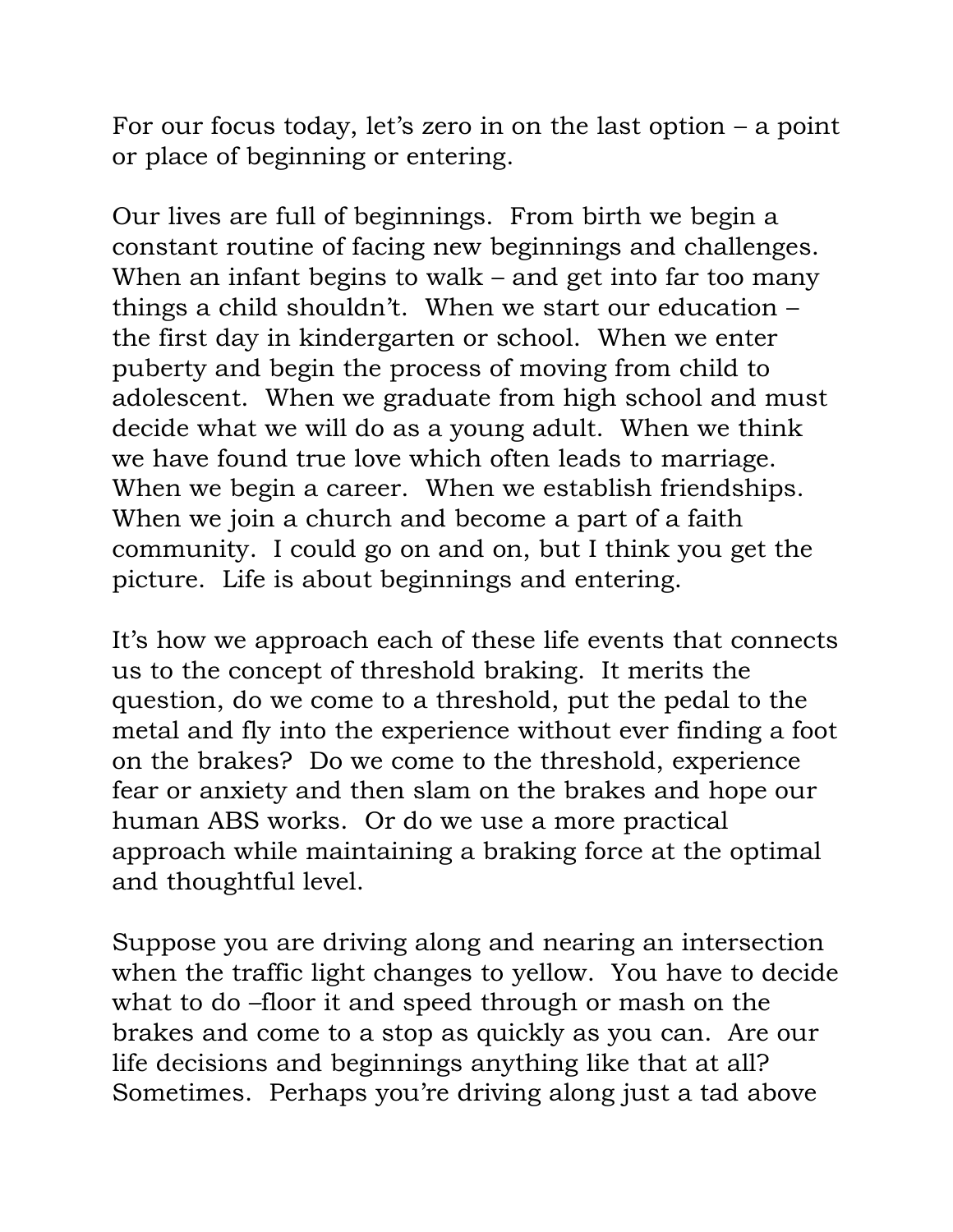the speed limit when the car behind you begins to flash its lights wanting you to speed up or move over. What do you do? In life, there are times when others want us to quickly make decisions concerning a beginning or an entering into a new experience. We are forced to decide how we engage in threshold braking.

Ironically, these concepts do not only apply to individuals, but to groups – even churches and congregations. Circumstance may arise without notice that cause faith communities to quickly decide what method of threshold braking is best. It's not a surprise that when a shut down order comes from government because of a virus pandemic and the doors of the church are closed, we crossed a threshold at the speed of light. There was no time for threshold braking. My Baby Boomer Generation overnight became the Baby Zoomer Generation. Necessity dictated that we slowly apply our threshold brakes and drive with caution and intention, and we learned a whole new concept of the meaning of "church."

Our world today is changing dramatically every day, and we are constantly at the threshold of new beginnings. I don't know about you, but my life has been turned upside down. I spend time daily trying to decide which pedal to mash with my foot, the brakes or the accelerator. I would have never imagined that some 50 years into ministry I would be delivering a message on the internet, sitting at home staring into a computer camera. I would have never imagined that I would be offering pastoral care to a hospital patient by phone. I would have never imagined that I would officiate at a wedding with only the couple present and the witnesses watching from a computer screen. Or I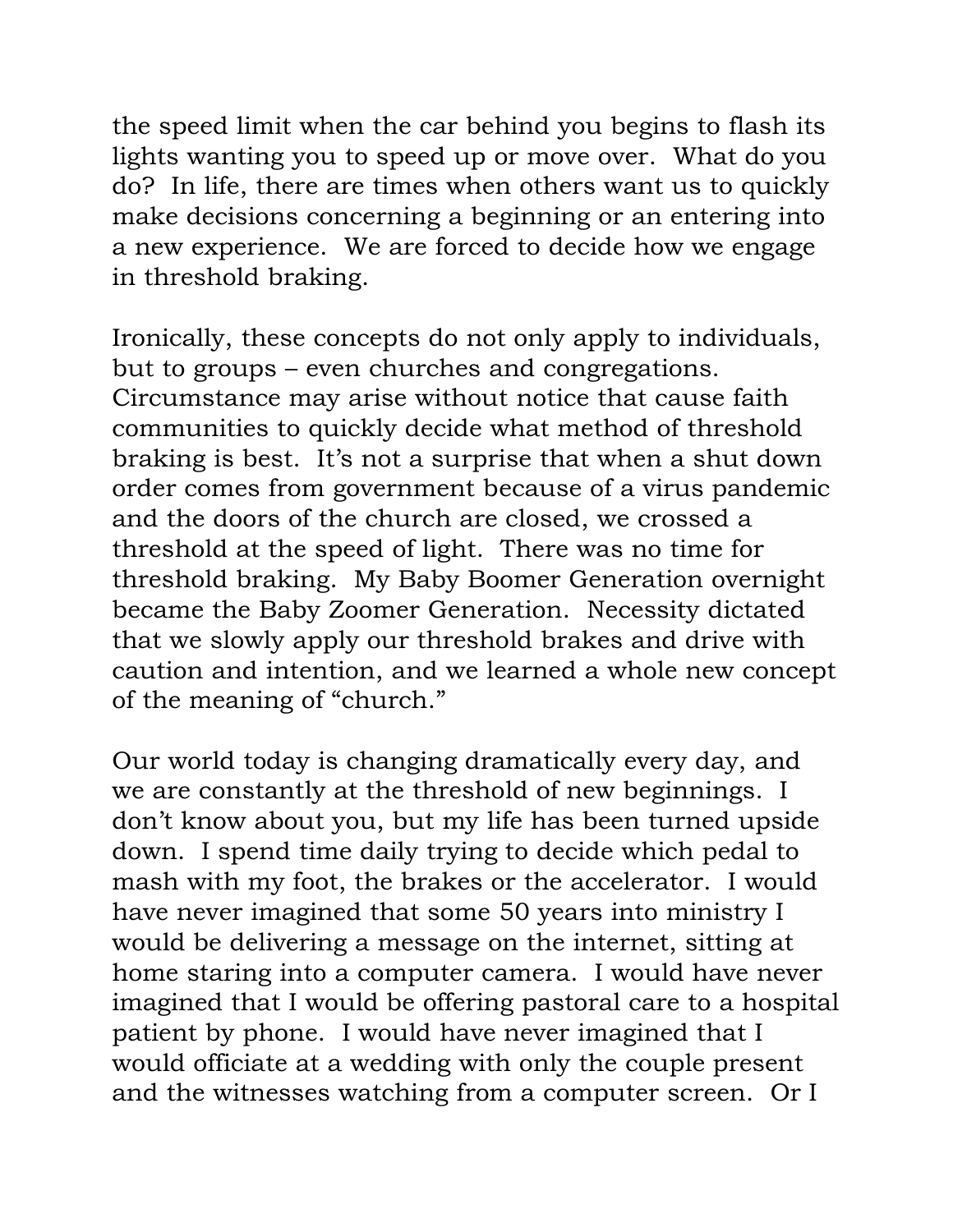would have never imagined that I would stand at a graveside with the wife and son of a man who had died from the virus and not other family could be present.

These beginnings or changes are new to me and I must spend time with each trying to find the best way through the entrances. And now we are all at a new threshold in our country with the deaths of innocent people, massive protests that turn violent, and fear in abundance for all of us. Individuals and congregations are going to be required to determine how to face these new thresholds and how to engage in threshold braking. I wish I had the answers for you, but I don't. It's uncharted territory.

Each of us must find the answers to the questions that circulate in our heads and hearts - how do I make a difference in my world now. In 1965 as a college student in Birmingham, Alabama, I watched the television news broadcast of Sheriff Bull Conner turning hoses and attack dogs on crowds of Black youth who were protesting the arrest of Dr. King. I watched George Wallace stand in the doorway of the University of Alabama to block the entry of a Black student. I watched as crowds attacked marchers crossing the Pettus Bridge in Selma trying to make their way to Montgomery. I read of the murder of Viola Liusso and others who had simply come South to stand with the Black community. And I sat in my theology class at a Baptist college and listened while my professor said, "All we can do is pray." That was one of the most blatant examples of threshold braking I can remember – slamming of brakes that stopped at the entrance and did nothing.